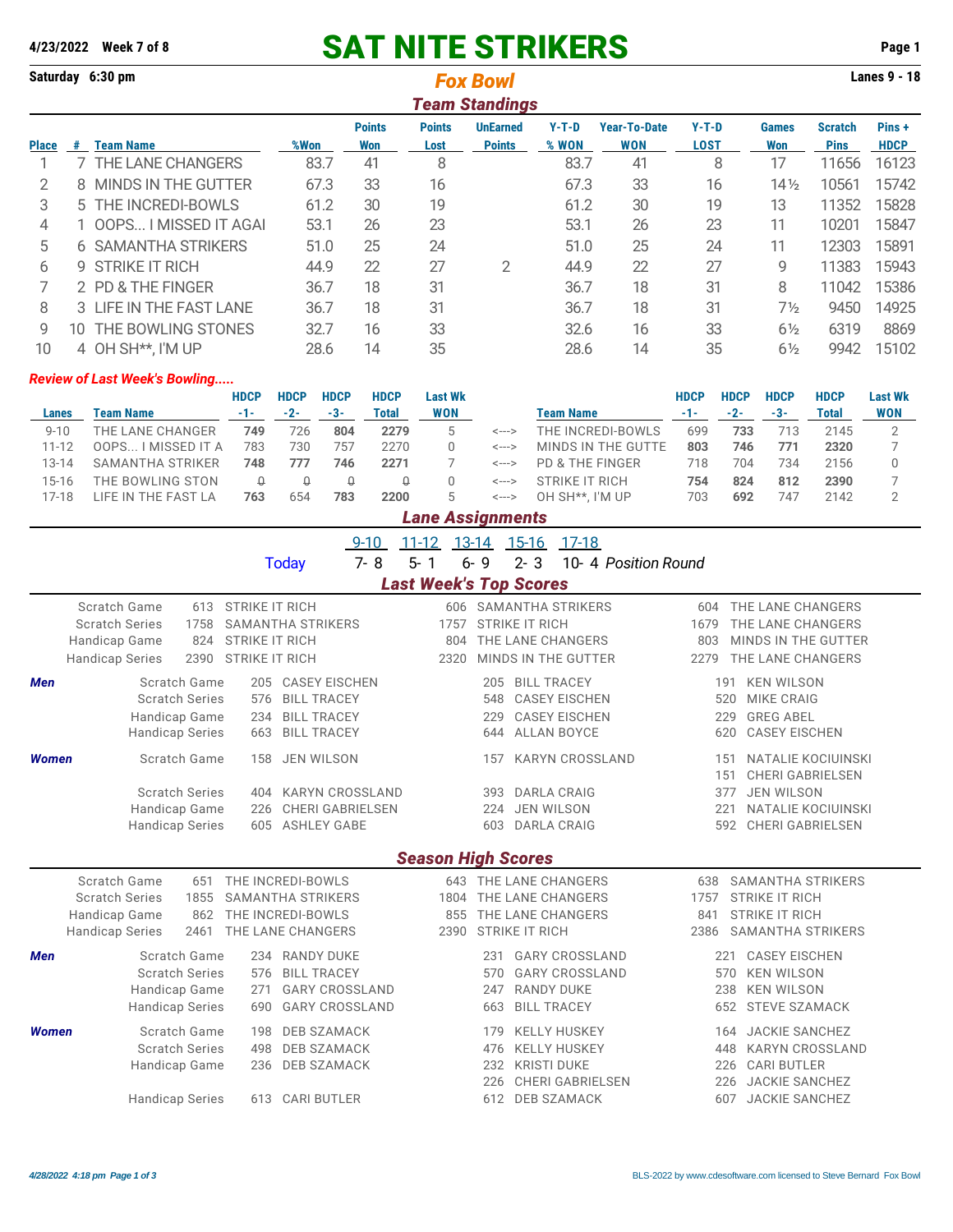|              | 4/23/2022 Week 7 of 8         |                                  |                 |    | <b>SAT NITE STRIKERS</b> |             |                             |                            |      |                |           |              | Page 2                      |
|--------------|-------------------------------|----------------------------------|-----------------|----|--------------------------|-------------|-----------------------------|----------------------------|------|----------------|-----------|--------------|-----------------------------|
|              |                               |                                  |                 |    | <b>Team Rosters</b>      |             |                             |                            |      |                |           |              |                             |
| ID#          | <b>Bowling</b><br><b>Hand</b> | <b>Name</b>                      | <b>Avg HDCP</b> |    | <b>Pins Gms</b>          |             | <b>To Raise</b><br>$Avg +1$ | <b>To Drop</b><br>$Avg -1$ |      | $-1$ $-2$ $-2$ | $-3-$     | <b>Total</b> | <b>HDCP</b><br><b>Total</b> |
|              |                               | 1 - OOPS I MISSED IT AGAIN       |                 |    |                          |             |                             |                            |      |                |           |              |                             |
| 1            |                               | STEPHANIE EISCHEN                | 100             | 80 | 1812                     | 18          | 309                         | 287                        | a90  | a90            | a90       | 270          | 510                         |
| $\mathbf{2}$ |                               | <b>CARI BUTLER</b>               | 101             | 79 | 2134                     | 21          | 314                         | 289                        | 121  | 107            | 121       | 349          | 589                         |
| 3            |                               | NATALIE KOCIUINSKI               | 112             | 70 | 2369                     | 21          | 343                         | 318                        | 151  | 103            | 87        | 341          | 551                         |
| 4            |                               | <b>CASEY EISCHEN</b>             | 172             | 22 | 3616                     | 21          | 536                         | 511                        | 167  | 176            | 205       | 548          | 620                         |
|              | 2 - PD & THE FINGER           |                                  |                 |    |                          |             |                             |                            |      |                |           |              |                             |
| 5            |                               | <b>DEBBIE KOBLER</b>             | 118             | 65 | 2486                     | 21          | 370                         | 345                        | 119  | 115            | 115       | 349          | 544                         |
| 6            |                               | <b>DENISE HAYS</b>               | 112             | 70 | 2021                     | 18          | 352                         | 330                        | 99   | 85             | 107       | 291          | 495                         |
| 7            |                               | <b>PAUL HAYS</b>                 | 130             | 56 | 2346                     | 18          | 405                         | 383                        | 125  | 129            | 137       | 391          | 559                         |
| 8            |                               | <b>ANDY KOBLER</b>               | 180             | 16 | 1622                     | 9           | 550                         | 537                        | a170 |                | a170 a170 | 510          | 558                         |
|              |                               | <b>3 - LIFE IN THE FAST LANE</b> |                 |    |                          |             |                             |                            |      |                |           |              |                             |
| 11           |                               | <b>CINDY JOHNSON</b>             | 113             | 69 | 2038                     | 18          | 356                         | 334                        | 100  | 85             | 145       | 330          | 537                         |
| 12           |                               | <b>DON PRATTE</b>                | 128             | 57 | 2308                     | 18          | 401                         | 379                        | 129  | 117            | 99        | 345          | 513                         |
| 10           |                               | <b>TYLER RAYE</b>                | 119             | 64 | 2150                     | 18          | 370                         | 348                        | 143  | 80             | 130       | 353          | 545                         |
| 49           |                               | <b>ASHLEY GABE</b>               | 97              | 82 | 585                      | 6           | 297                         | 287                        | 110  | 91             | 128       | 329          | 605                         |
|              | 4 - OH SH**, I'M UP           |                                  |                 |    |                          |             |                             |                            |      |                |           |              |                             |
| 13           |                               | <b>CHERI GABRIELSEN</b>          | 109             | 72 | 1645                     | 15          | 335                         | 316                        | 97   | 119            | 151       | 367          | 592                         |
| 14           |                               | PHIL PETERSON                    | 136             | 51 | 2191                     | 16          | 412                         | 392                        | a126 | a126           | a126      | 378          | 531                         |
| 15           |                               | <b>JULIE PETERSON</b>            | 102             | 78 | 1840                     | 18          | 323                         | 301                        | a92  | a92            | a92       | 276          | 510                         |
| 16           |                               | <b>HAL GABRIELSEN</b>            | 124             | 60 | 1860                     | 15          | 390                         | 371                        | 126  | 93             | 116       | 335          | 509                         |
| 42           |                               | <b>VACANT</b>                    | 140             | 48 | 0                        | 0           |                             |                            |      |                |           | 0            | $\mathbf 0$                 |
| 43           |                               | <b>VACANT</b>                    | 140             | 48 | $\mathbf 0$              | $\mathbf 0$ |                             |                            |      |                |           | 0            | $\mathbf 0$                 |
|              | <b>5 - THE INCREDI-BOWLS</b>  |                                  |                 |    |                          |             |                             |                            |      |                |           |              |                             |
| 17           |                               | <b>LARRY KIMMEL</b>              | 142             | 46 | 2558                     | 18          | 445                         | 423                        |      | a132 a132 a132 |           | 396          | 534                         |
| 18           |                               | <b>SUE KIMMEL</b>                | 128             | 57 | 2315                     | 18          | 394                         | 372                        |      | a118 a118 a118 |           | 354          | 525                         |
| 19           |                               | <b>KRISTI DUKE</b>               | 96              | 83 | 1733                     | 18          | 304                         | 282                        | 99   | 102            | 80        | 281          | 530                         |
| 20           |                               | <b>RANDY DUKE</b>                | 180             | 16 | 3256                     | 18          | 545                         | 523                        | 150  | 181            | 183       | 514          | 556                         |
| 48           |                               | <b>SAM KIMMEL</b>                | 106             | 75 | 320                      | 3           | 322                         | 315                        |      |                |           | 0            | $\mathbf 0$                 |
| 47           |                               | <b>LARRY KIMMEL III</b>          | 142             | 46 | 856                      | 6           | 431                         | 421                        |      |                |           | 0            | $\mathbf 0$                 |
|              |                               | <b>6 - SAMANTHA STRIKERS</b>     |                 |    |                          |             |                             |                            |      |                |           |              |                             |
| 21           |                               | <b>CHERYL TRACEY</b>             | 107             | 74 | 2251                     | 21          | 341                         | 316                        | 99   | 108            | 96        | 303          | 522                         |
| 22           |                               | <b>BILL TRACEY</b>               | 167             | 26 | 3524                     | 21          | 508                         | 483                        | 185  | 205            | 186       | 576          | 663                         |
| 23           |                               | <b>DEB SZAMACK</b>               | 153             | 37 | 2755                     | 18          | 479                         | 457                        |      | a143 a143 a143 |           | 429          | 540                         |
| 24           |                               | <b>STEVE SZAMACK</b>             | 160             | 32 | 2894                     | 18          | 487                         | 465                        |      | a150 a150 a150 |           | 450          | 546                         |
|              | <b>7 - THE LANE CHANGERS</b>  |                                  |                 |    |                          |             |                             |                            |      |                |           |              |                             |
| 25           |                               | <b>KARYN CROSSLAND</b>           | 139             | 48 | 2087                     | 15          | 433                         | 414                        | 125  | 122            | 157       | 404          | 548                         |
| 26           |                               | <b>GARY CROSSLAND</b>            | 161             | 31 | 2899                     | 18          | 503                         | 481                        | 135  | 169            | 170       | 474          | 567                         |
| 27           |                               | <b>DAWN ABEL</b>                 | 107             | 74 | 1617                     | 15          | 327                         | 308                        | 134  | 119            | 93        | 346          | 574                         |
| 28           |                               | <b>GREG ABEL</b>                 | 145             | 44 | 2178                     | 15          | 450                         | 431                        | 155  | 116            | 184       | 455          | 590                         |
| 44           |                               | <b>VACANT</b>                    | 140             | 48 | 0                        | $\mathsf 0$ |                             |                            |      |                |           | 0            | $\mathbf 0$                 |
|              |                               | <b>8 - MINDS IN THE GUTTER</b>   |                 |    |                          |             |                             |                            |      |                |           |              |                             |
| 29           |                               | <b>DARLA CRAIG</b>               | 116             | 67 | 1744                     | 15          | 362                         | 343                        | 141  | 141            | 111       | 393          | 603                         |
| 30           |                               | <b>DONNA GABRIELSEN</b>          | 105             | 76 | 2205                     | 21          | 339                         | 314                        | 107  | 101            | 130       | 338          | 569                         |
| 31           |                               | PHIL GABRIELSEN                  | 123             | 61 | 1850                     | 15          | 382                         | 363                        | 133  | 92             | 124       | 349          | 529                         |
| 32           |                               | <b>MIKE CRAIG</b>                | 161             | 31 | 2901                     | 18          | 501                         | 479                        | 182  | 172            | 166       | 520          | 619                         |
| 46           |                               | <b>KAYLA HALVERSON</b>           | 82              | 94 | 247                      | 3           | 251                         | 244                        |      |                |           | 0            | 0                           |
|              | 9 - STRIKE IT RICH            |                                  |                 |    |                          |             |                             |                            |      |                |           |              |                             |
| 33           |                               | <b>ALLAN BOYCE</b>               | 143             | 45 | 3023                     | 21          | 433                         | 408                        | 173  | 162            | 165       | 500          | 644                         |
| 35           |                               | <b>KRIS BOYCE</b>                | 119             | 64 | 2511                     | 21          | 369                         | 344                        | 89   | 149            | 134       | 372          | 567                         |
| 36           |                               | <b>JEN WILSON</b>                | 119             | 64 | 2145                     | 18          | 375                         | 353                        | 108  | 111            | 158       | 377          | 575                         |
| 34           |                               | <b>KEN WILSON</b>                | 161             | 31 | 3389                     | 21          | 499                         | 474                        | 173  | 191            | 144       | 508          | 604                         |